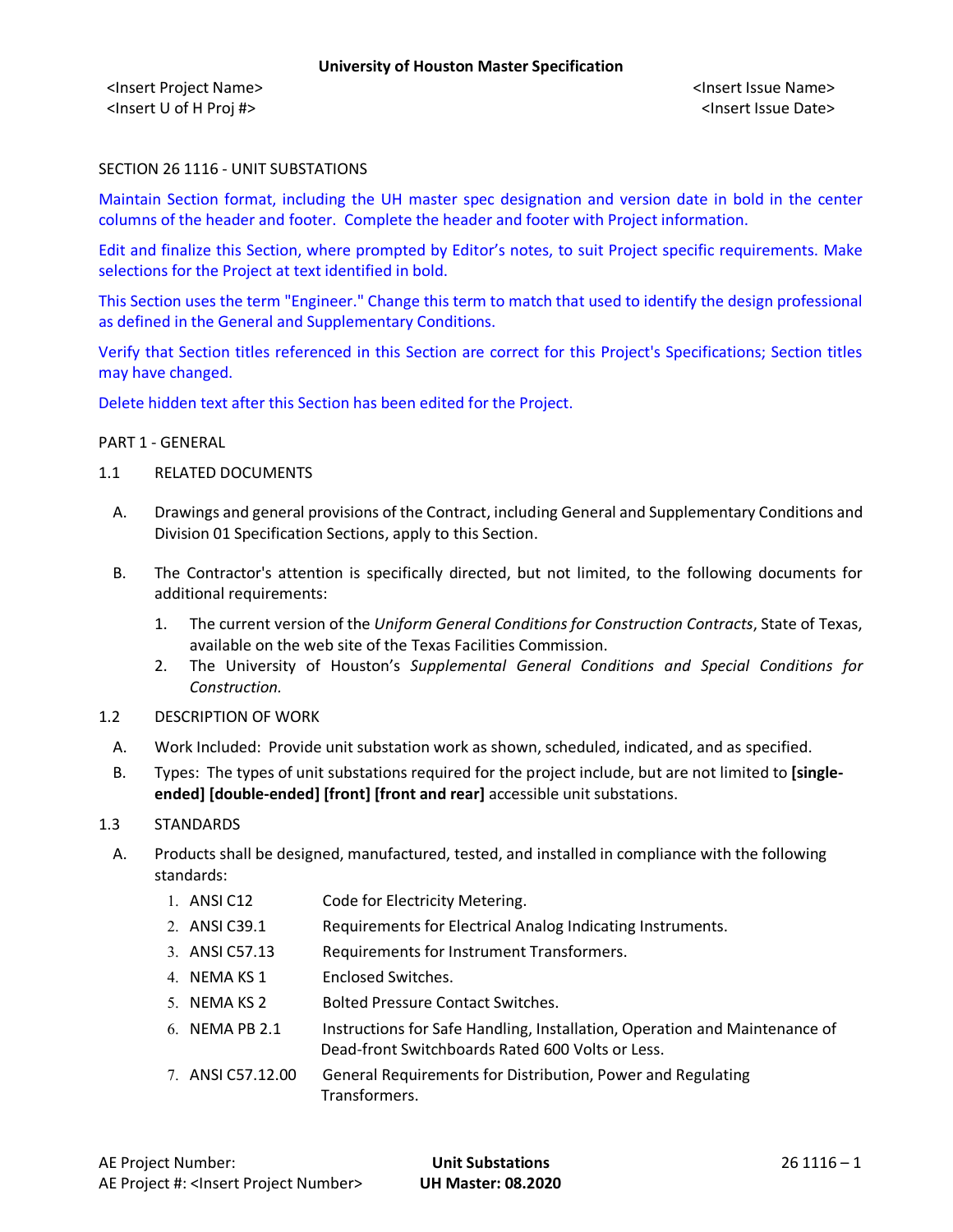#### **University of Houston Master Specification**

<Insert Project Name> <Insert Issue Name> <Insert U of H Proj #> <Insert Issue Date>

- 8. ANSI C57.12.90 Test Code for Distribution, Power, and Regulating Transformers.
- 9. NEMA TR1 Transformers, Regulators, and Reactors.

## 1.4 QUALITY ASSURANCE

- A. Manufacturers: Provide products complying with these specifications and produced by one of the following:
	- 1. Eaton.
	- 2. ABB.
	- 3. Square D Company.
	- 4. Siemens.
- B. UL Labels: Provide unit substation secondary switchgear and switchboards that have been UL-labeled for service entrance.
- C. NEMA Compliance: Comply with National Electrical Manufacturers' Association (NEMA) Standard SG-5 and ANSI C37.20.

## 1.5 SUBMITTALS

- A. Shop drawing submittals shall include, but not be limited to, the following:
	- 1. Unit substation cutsheets with all bus, transformer, and switch and overcurrent device ratings, capacities, characteristics, features, and associated accessories clearly indicated.
	- 2. Submit dimensioned drawings of switchboard showing accurately scaled basic units including, but not limited to, auxiliary compartments and components.
	- 3. Submit schematics and wiring diagrams for metering and controls.
	- 4. Additional information as required in Section 26 0001 "Electrical General Provisions."
- 1.6 DELIVERY, STORAGE AND HANDLING
	- A. Deliver unit substation in factory-fabricated water-resistant wrapping and mounted on shipping skids.
	- B. Handle in accordance with NEMA PB2.1 to avoid damage to material components, enclosure, and finish. Unit substations shall be provided with adequate lifting means.
	- C. Store in a clean, dry space and protected from the weather. Maintain factory-wrapping or provide an additional heavy canvas or plastic cover.

#### PART 2 - PRODUCTS

#### 2.1 MATERIALS AND COMPONENTS

- A. General: Except as otherwise indicated, provide **[packaged]** unit substation manufacturer's standard materials and components as indicated within the published product information, designed and constructed as recommended by the manufacturer, and as required for a complete installation.
- B. Components: Each unit substation shall consist of an incoming section, a power transformer section and an integral dead front switchgear and/or switchboard as indicated.
- 2.2 INCOMING SECTION
	- A. General: Provide a factory-assembled, dead front, NEMA 1 construction, front accessible, metal enclosed incoming section with a **[single] [double] [5 kV] [15 kV] [fused]** load interrupter switch assembly. Choice of fused/non-fused to be decided during project design.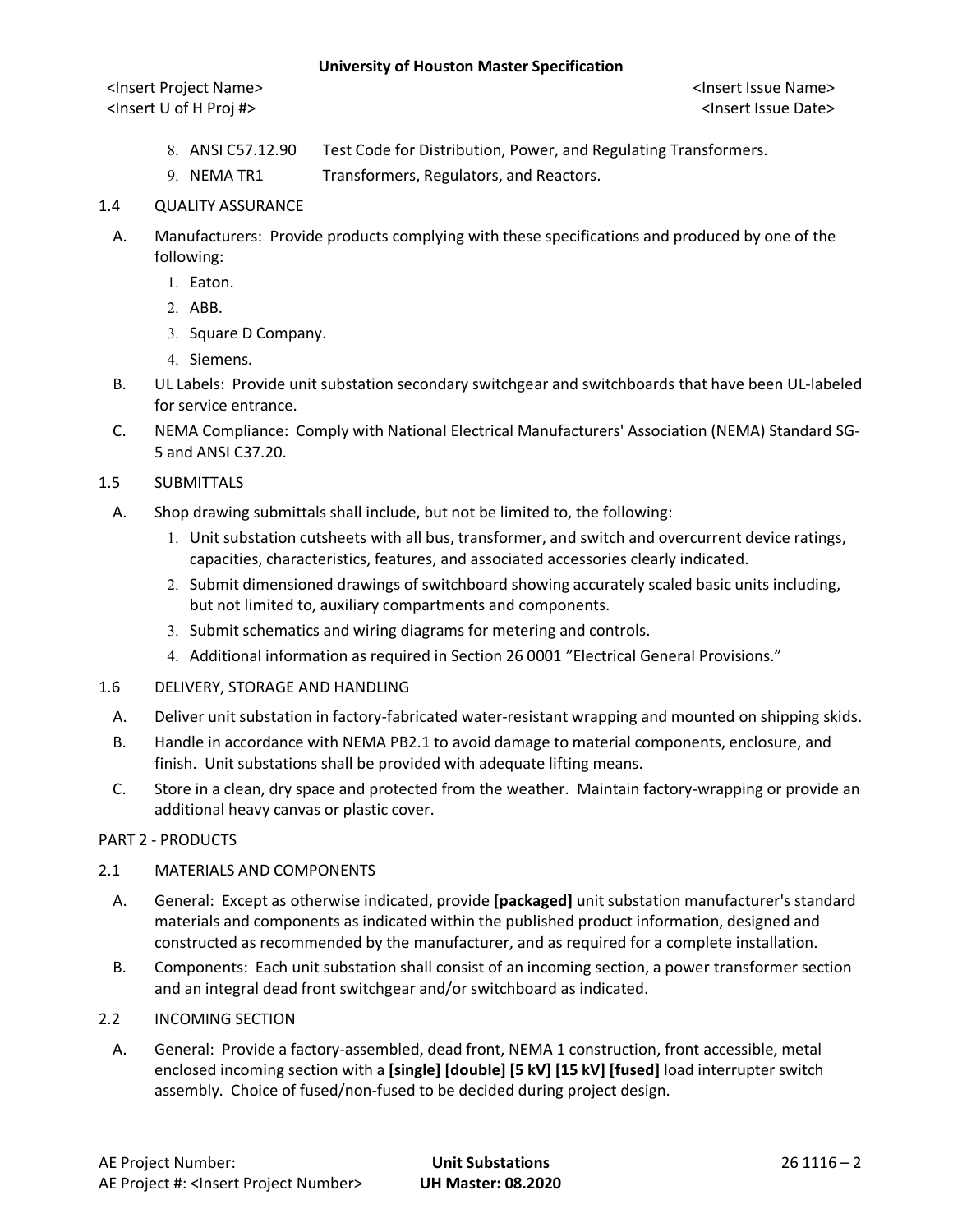## **University of Houston Master Specification**

<Insert Project Name> <Insert Issue Name> <Insert U of H Proj #> <Insert Issue Date>

- B. Enclosure Construction: The incoming section shall be fabricated on die-formed steel base or base assembly, consisting of formed steel and commercial channel welded or bolted together to rigidly support the entire shipping unit for moving on rollers and floor-mounting. The framework shall be formed code gauge steel, rigidly welded and bolted together to support all coverplates, busing, and component devices during shipment and installation.
	- 1. Switch cubicle(s) shall have a single, full length, flanged front door over the switch **[and fuse]** assembly. Provision shall be made for operating the switch and storing the removable handle without opening the full length door. A high impact type viewing window shall be provided in the door over the switch to allow full view of the switch blades.

The switch shall have locking provisions for isolation purposes (Lock out Tag out).

- C. Switch Operation: A quick-make quick-break manual operating mechanism shall be provided which uses heavy-duty springs to provide the opening and closing action of the switch. The spring charging mechanism shall use rigid metal linkage. The speed of opening or closing the switch shall be independent of the operator. The interrupter switch shall have separate main make and break contacts, to provide maximum endurance for fault close and interrupting duty.
- D. Safety Interlocking: The full height door shall be hinged and interlocked with the switch shaft, such that the switch must be opened before access to the fuses is possible and the door must be closed before the switch can be closed.
- E. Insulation: All insulation supporting current-carrying parts shall be porcelain or flame retardant, nontracking glass polyester.
- F. Ratings: The load interrupter switch(es) shall be rated per the Drawings.
- G. Surge Arrestors: Provide **[distribution] [intermediate] [station]** class arrestors in the incoming section and connected to the transformer primary line bus. Arrestors shall be for use on a **[4,160 volt] [12,470 volt] [13,800 volt] [grounded]** system.
- H. Incoming Cables: Incoming cables shall be as specified in Section 26 0519 "Insulated Conductors, Cables, Wires and Terminations", and shall have stress cone type terminators.
- I. Power Fuses: Refer to Section 26 2812 "Medium Voltage Fuses", for power fuses.
- J. Transformer Connection: The load interrupter switch(es) shall be cable or bus connected to the transformer primary terminals by the substation manufacturer. **[Bus connecting double switches shall be rated at switch capacity for loop applications.]**

## **K. [Incoming Lugs: Provisions shall be made for loop feed lugs.]**

## 2.3 TRANSFORMER SECTION

- A. General: Provide 3-phase, 60 Hz, **[ventilated] [cast resin]** dry type, **[80°C] [115°C] [150°C]** rise, 40°C ambient, **[220°C] [185°C]** insulation system, **[60 kV] [95 kV]** primary BIL, 25 kV secondary BIL transformer sections with the kVA ratings shown on the Drawings, complete with fans and controls for increased ratings, where shown. The transformer primary shall be **[4,160 volts,] [12,470 volts,] [13,800 volts,]** 3-wire, with four full capacity delta connected, 2-1/2 percent taps, two above and two below nominal. The transformer secondary voltage shall be as noted on the Drawings, 4-wire, wye connected.
- B. High Voltage Leads: Tap leads shall be terminated at the coils and be equipped with provisions for changing taps with the transformer de-energized.
- **C. [Insulation: The transformer shall be of explosion resistant, fire-resistant, air-insulated, dry type construction cooled with natural-forced air circulation through the windings. Solid insulation in the**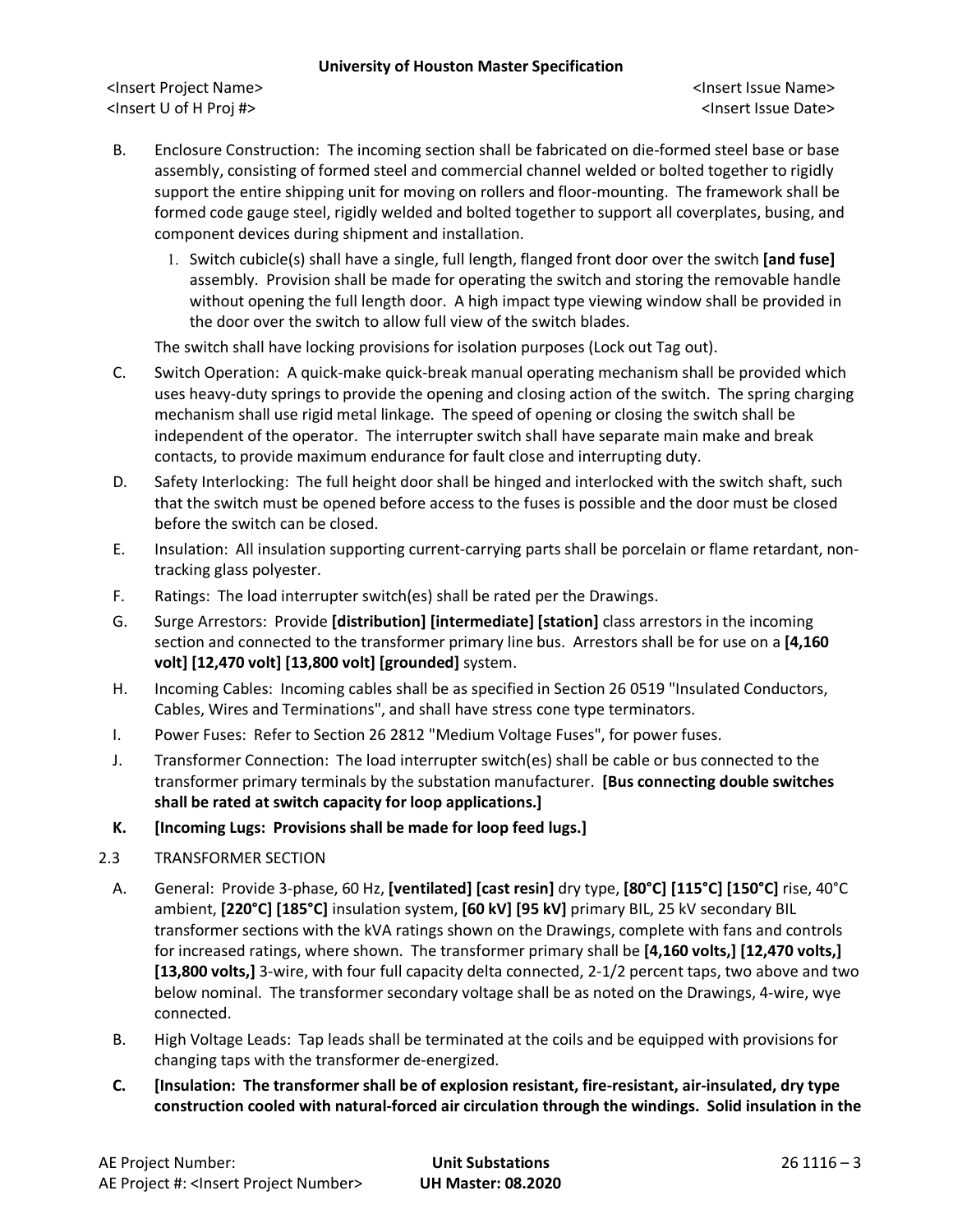**transformer shall consist of inorganic material such as porcelain, glass roving or Nomex, in combination with a sufficient quantity of high temperature binder, to provide the necessary mechanical strength for the insulation structure. Insulation shall be defined as ANSI Class H.]**

- **D. [Insulation: The transformer shall be of dry-type, cast-resin construction cooled by convection airflow over the transformer core and coil. Both primary and secondary coils shall be cast with fiberglass reinforced epoxy drawn into and completely around the winding in a vacuum chamber. Insulation material shall be compatible with the winding material. The coils shall be tested for RFI discharge to locate faulty coils early in the manufacturing process.]**
- E. Case: The transformer case shall be constructed of minimum 13-gauge steel painted ANSI No. 49 gray and shall have removable covers for access to the taps and connections, and for inspection of the core and coils.
- F. Windings: Transformer windings shall be copper**.**
- G. Temperature Indicator: Provide a flush-mounted dial type centigrade thermometer on the transformer case, reading core, and coil insulation temperature.
- H. Cooling Fans: Cooling fans for OA/FA operation shall be provided complete with all relays, sensors and controls required for operation, where shown.
	- 1. Provide solid state, temperature control system with factory pre-set, three level switching to maintain winding temperature. The system shall consist of three high accuracy thermistor sensors installed directly in the air duct of each transformer coil. Single bulb system shall not be acceptable.
	- 2. The sequence of operation shall be as follows:
		- a. Temperature rises to the normal, self-cooled (AA) rating, a relay shall be activated and fans shall be started.
		- b. Upon reaching next pre-set point, a second relay operates to close the circuit for an audible alarm and a red warning light.
		- c. Upon reaching the maximum temperature setting, a third relay shall be activated. This relay shall be used for a remote alarm point.
	- 3. The fan cooling control panel shall consist of:
		- a. Digital read-out of the unit temperature and identify the phase with highest temperature when "Phase-Scan" button is pressed.
		- b. Green "Power-On" light, with an "Alarm Test" position, and amber "Fans On" light with a manual/ automatic selector switch, and a red "High Temperature" light with an alarm silencing switch.
		- c. Silencing switch shall silence the alarm, but allow the red light to remain on until the temperature decreases to normal.
	- 4. Multiple cooling fans are to be installed at the bottom of each coil, front and rear; minimum six fans for 3-phase units.
- I. Isolators: The core and coil assembly shall rest on rubber isolators to isolate normal core vibrations from the transformer case.
- J. Impedance: Transformer impedance shall be 5.75 percent at normal rating and frequency within a manufacturing tolerance of +/-7.5 percent.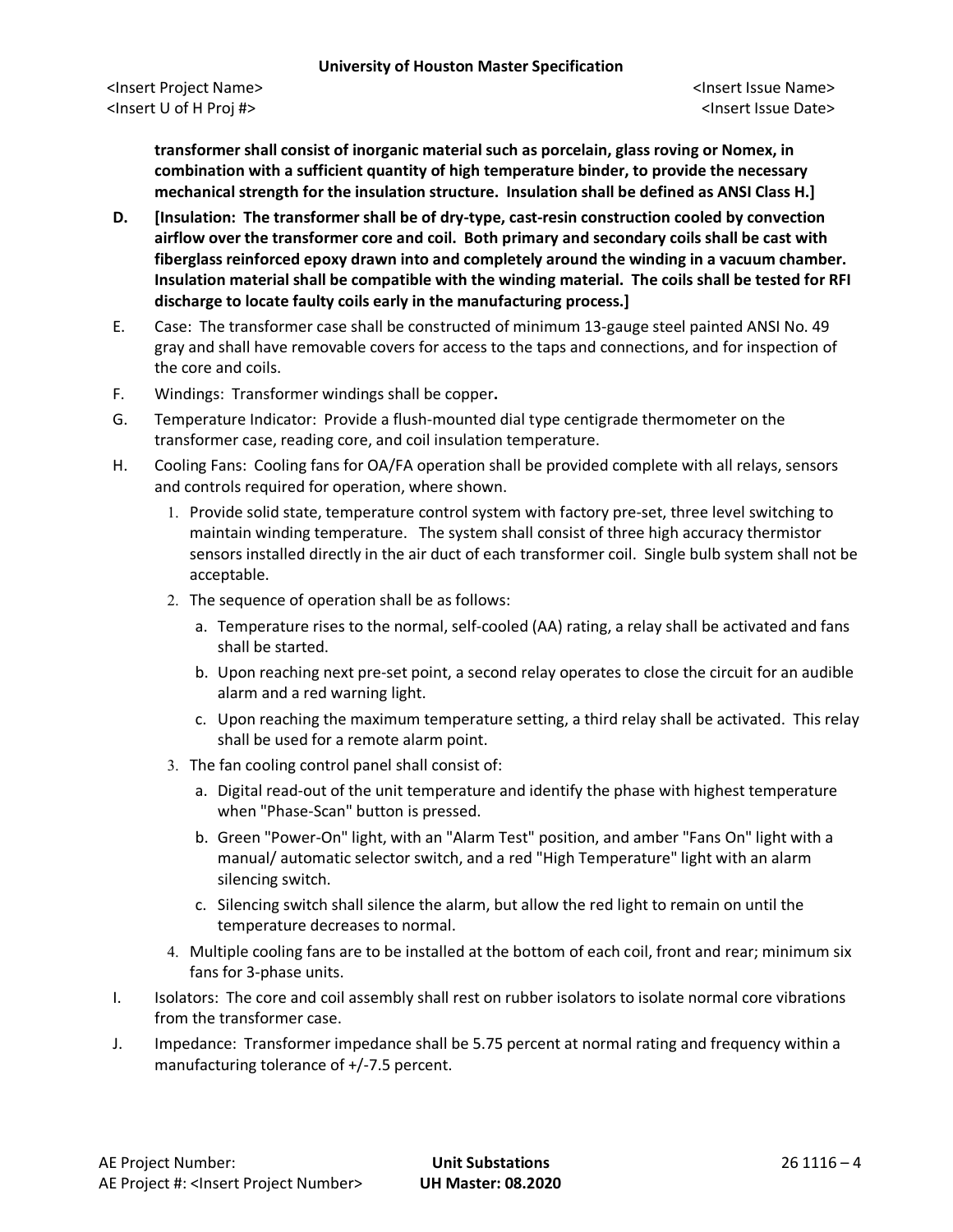<Insert Project Name> <Insert Issue Name> <Insert U of H Proj #> <Insert Issue Date>

- K. Testing: All of the typical factory tests shall be performed in accordance with NEMA TR27, at all taps as applicable, including the following:
	- 1. Winding resistance measurements.
	- 2. Ratio tests.
	- 3. Polarity and phase relation tests.
	- 4. Excitation loss.
	- 5. Impedance and load loss.
	- 6. Applied potential tests.
	- 7. Induced potential tests.
	- 8. Temperature tests shall be made on one unit only and shall be made only where there is not available a record of a temperature test on a duplicate unit. Temperature tests shall be made at both natural and forced air ratings.
	- 9. All transformer auxiliaries shall be function tested, such as fan, fan control relays etc.

# 2.4 **[SWITCHGEAR] [SWITCHBOARD]** OUTGOING DISTRIBUTION SECTION

A. Refer to Section **["26 2414 Low Voltage Switchgea**r**"] ["26 2413 Low Voltage Switchboards"]**, for specifications for the outgoing distribution **[switchgear] [switchboard]** sections.

## PART 3 - EXECUTION

- 3.1 INSTALLATION OF UNIT SUBSTATIONS
	- A. General: Install unit substations where shown, in accordance with the manufacturer's written instructions and recognized industry practices to ensure that the unit substations comply with the requirements and serve the intended purposes.
	- B. Standards: Comply with the requirements of NEMA and NEC standards and applicable portions of NECA's "Standard of Installation", for installation of unit substations.
	- C. Tightness: Torque bus connections using a calibrated torque wrench and mark each connection after torqueing. Tighten all mechanical fasteners.
	- D. Fuses: Install fuses of the ratings shown, in each unit substation, as applicable.
	- E. Concrete Pads: Install unit substations on a reinforced concrete housekeeping pad. The housekeeping pad shall extend 3 inches beyond the housing of the substation, unless shown otherwise. Furnish the exact position of any blockouts, dimensions, and location of the housekeeping pads in a timely manner so as to prevent delay of the concrete work. Refer to Section 26 0501"Electrical Basic Materials and Methods", for additional requirements.
	- F. Adjustment: Adjust operating mechanisms for free mechanical movement.
	- G. Finish: Touch-up scratched or marred surfaces to match original finish using factory touch up paint.
- 3.2 TESTING
	- A. Pre-Energization Checks: Prior to energization, all electrical systems and equipment within or part of the unit sub-station shall be tested and verified to be functioning per the design.
	- B. Unit Substation Insulation Resistance Test: Perform bus insulation resistance testing in accordance with **[Section 26 2414 "Low Voltage Switchgear".] [Section 26 2413 "Low Voltage Switchboards".] [Section 26 1300 "Medium Voltage Load Interrupter Switches"]**.Non load break switches shall not be used unless approved by U of H Facilities Engineering.